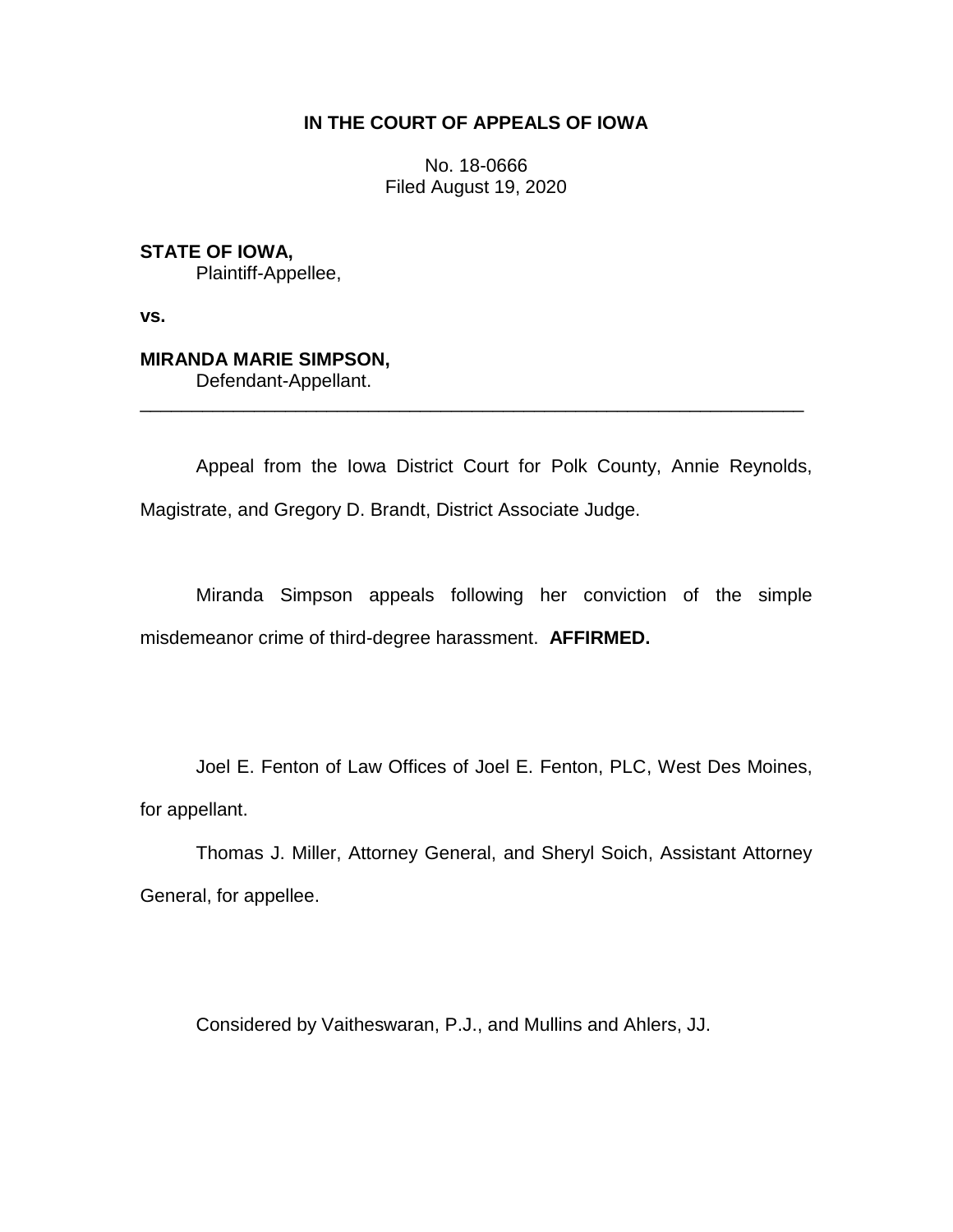#### **VAITHESWARAN, Presiding Judge.**

The State charged Miranda Simpson with the simple misdemeanor crime of third-degree harassment. *See* Iowa Code § 708.7(4) (2017). The State claimed Simpson made "posts on [F]acebook" that were likely to annoy or harm a massage therapist and the therapist's employer. A magistrate found Simpson guilty, a finding that was affirmed on appeal to the district court.

Simpson filed an application for discretionary review, which the supreme court granted. The case was transferred to this court for disposition.

Simpson contends (1) the State failed to lay an adequate foundation for the admission of the Facebook posts and (2) the magistrate's finding of guilt lacked sufficient evidentiary support.<sup>1</sup>

### *I. Foundation for Admission of Facebook Posts*

 $\overline{a}$ 

The foundational issue arose as follows. The owner of an Ankeny massage salon located a one-star review on the salon's Facebook page. The owner identified the author of the review as Simpson. Simpson's public post stated that one of the massage therapists could provide a "happy ending" and her "bosses kn[e]w" or did not "care." The owner took a screenshot of the post, which together with four other screenshots of a stream of comments following the initial post, was identified as Exhibit 1.

The State offered Exhibit 1 through the owner. Simpson objected on the ground that no foundation was laid "in terms of who took these pictures, where the

 $1$  No issue was raised as to whether the Facebook post satisfied the requirement that the person "communicates with another . . . in a manner likely to cause the other person annoyance or harm." *See* Iowa Code §708.7(1)(a)(1). We express no opinion on that issue.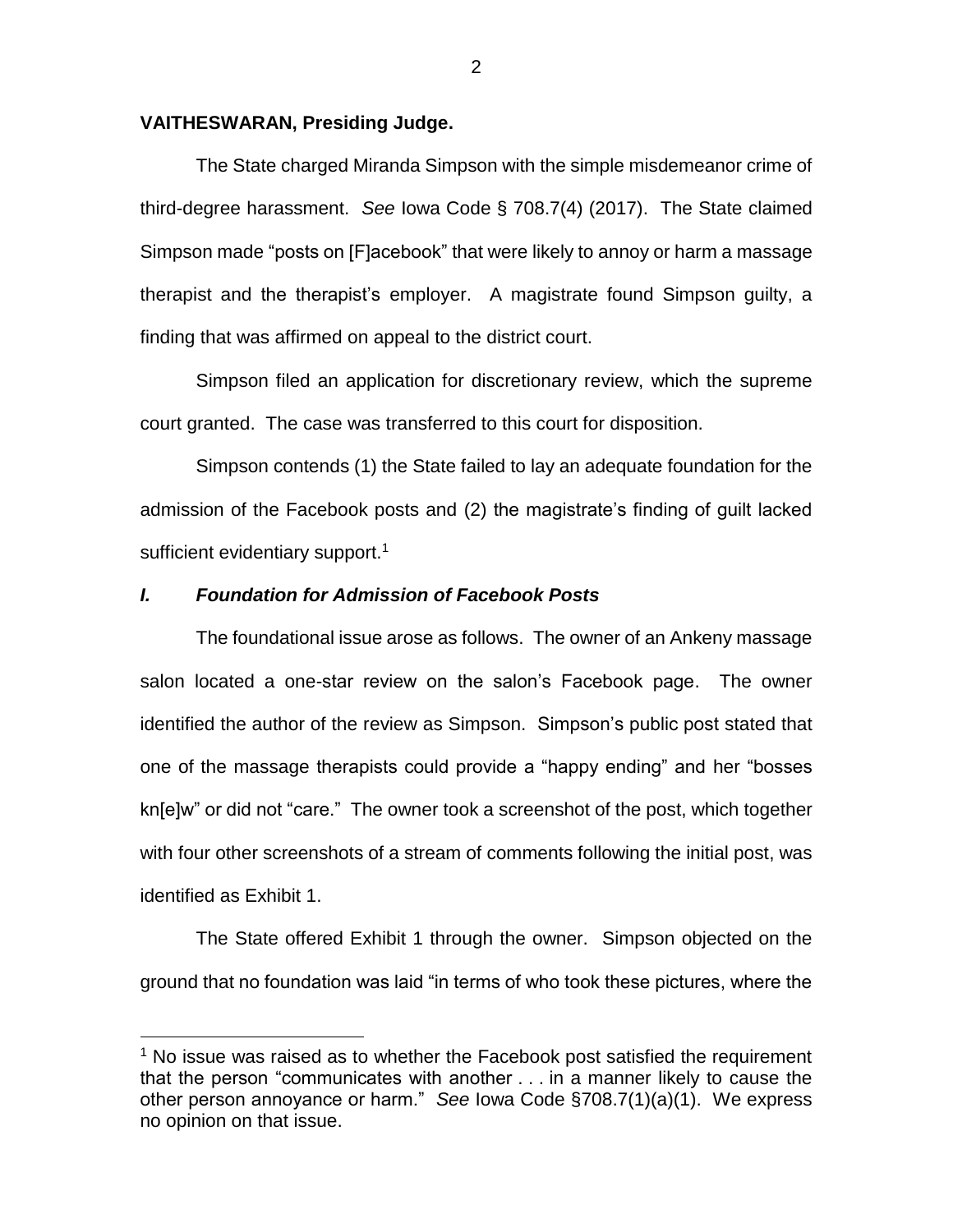pictures are from, [and] if this is the Miranda Simpson who's sitting in the courtroom today." The magistrate admitted the exhibit, reasoning, "[T]he testimony has been that [the owner] took the screenshot and . . . that's a fair and accurate depiction of what she observed on the screen." In a dispositional order, the magistrate determined the owner "was a credible witness with a reliable memory and provided proper foundation for the [e]xhibit."

On appeal, the district court affirmed the admission of Exhibit 1, reasoning as follows:

The evidence presented supports that the Facebook account in question belongs to Ms. Simpson and that she was the individual who posted the items in question[] here. [The salon owner] testified that she personally observed the posts on the Facebook account of Miranda Simpson and that she took screenshots of those posts. The trial court found the testimony of [the owner] credible. There is no reason for this Court to put aside those findings. The testimony of [the owner] is sufficient to establish the proper foundation for admission of the exhibit.

In this appeal, Simpson insists the owner's testimony was insufficient to establish a foundation for admission of Exhibit 1. She argues "[n]o reliable data or information from Facebook, the custodian of the computer information and postings being depicted in the screenshot, was provided to further authenticate or link [her] to the act of posting." "We review questions of admissibility of evidence for an abuse of district court discretion, meaning that we accord wide latitude to the district court on the question of sufficiency of foundation." *State v. Buller*, 517 N.W.2d 711, 712 (Iowa 1994) (citation omitted). "Established rules of evidence however cannot be ignored under the guise of trial court discretion." *Id.*

The established rule of evidence relevant to this case states: "To satisfy the requirement of authenticating or identifying an item of evidence, the proponent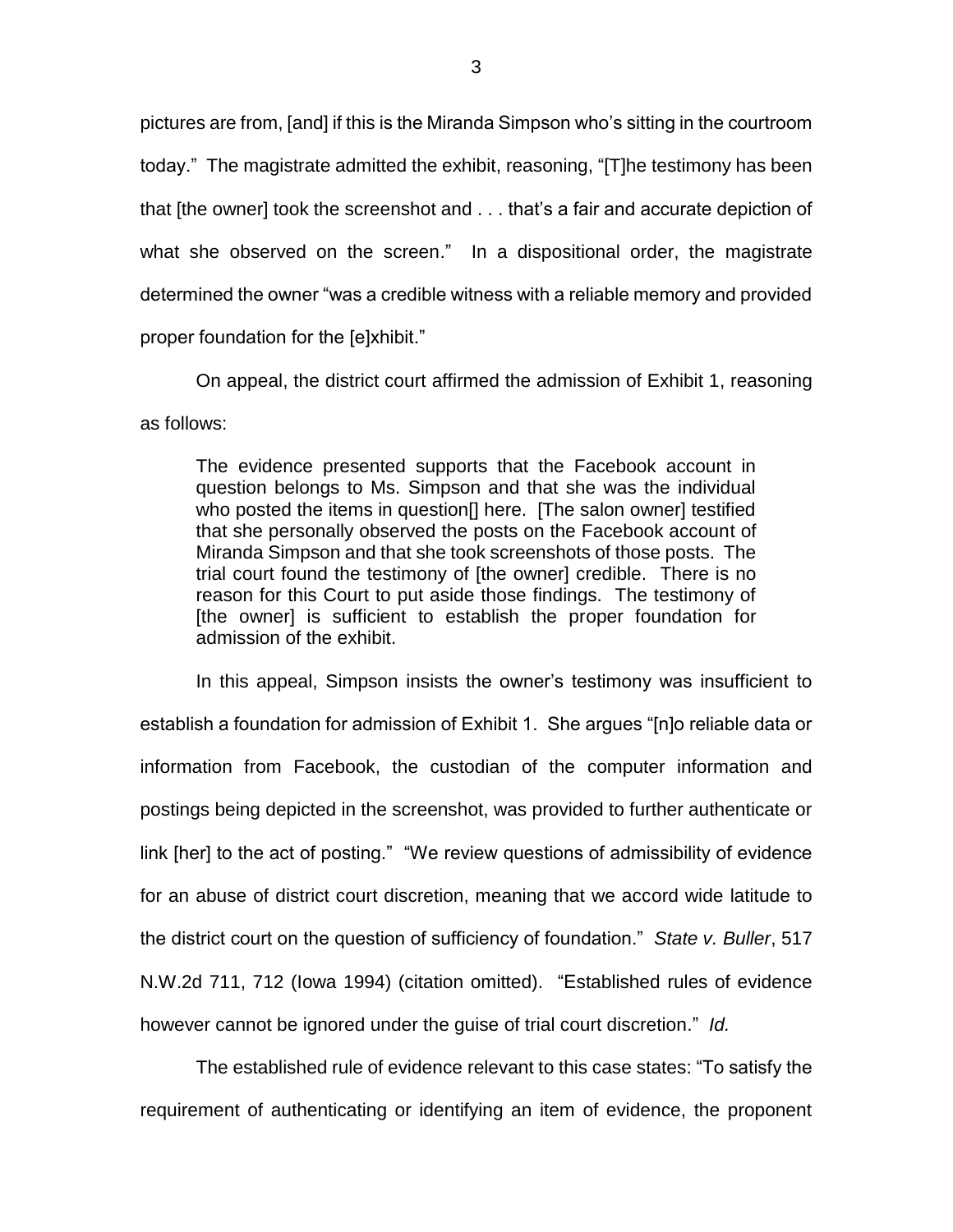must produce evidence sufficient to support a finding that the item is what the proponent claims it is." Iowa R. Evid. 5.901(a). Evidence that an electronic writing is what the proponent claims it is requires "evidence sufficient to show that the purported author of the communication, whether it be an email, a Facebook posting, or a text message, actually authored or published the content." Lauri Kratky Dore, 7 *Iowa Practice: Evidence* § 5.901:11, "Authentication of electronically stored evidence: E-mails and social media evidence." "Authenticating circumstances can include the context of an e-mail." *Id.*

The salon owner identified the first page of Exhibit 1, named the author of the review, examined the contents of the post on Simpson's public Facebook page, identified the therapist partially named in the review, and took the screenshot of the post. We conclude the district court did not abuse its discretion in finding her testimony sufficient to establish that the post was what she claimed it to be. *See State v. Goodwin*, No. 18-1822, 2020 WL 1551149, at \*5 (Iowa Ct. App. Apr. 1, 2020) (concluding "[t]here was enough circumstantial evidence linking Goodwin to the texts sent by Edwin to let the jury decide whether it believed he was the sender"); *State v. Akok*, No. 17-0655, 2018 WL 4362065, at \*1 (Iowa Ct. App. Sept. 12, 2018) (finding "a sufficient prima facie case of authenticity made" based in part on the fact that Facebook messages "were sent from the account of a person identifying himself to be Akuk Akok"); *cf. In re ADW*, No. 12-1060, 2012 WL 3200891, at \* 6 (Iowa Ct. App. Aug. 8, 2012) (concluding "[t]he State did not offer any evidence in this case to identify [Facebook] photographs in time or place").

In reaching that conclusion, we have considered the owner's inability to identify the last four pages of the five-page exhibit. In our view, her lack of

4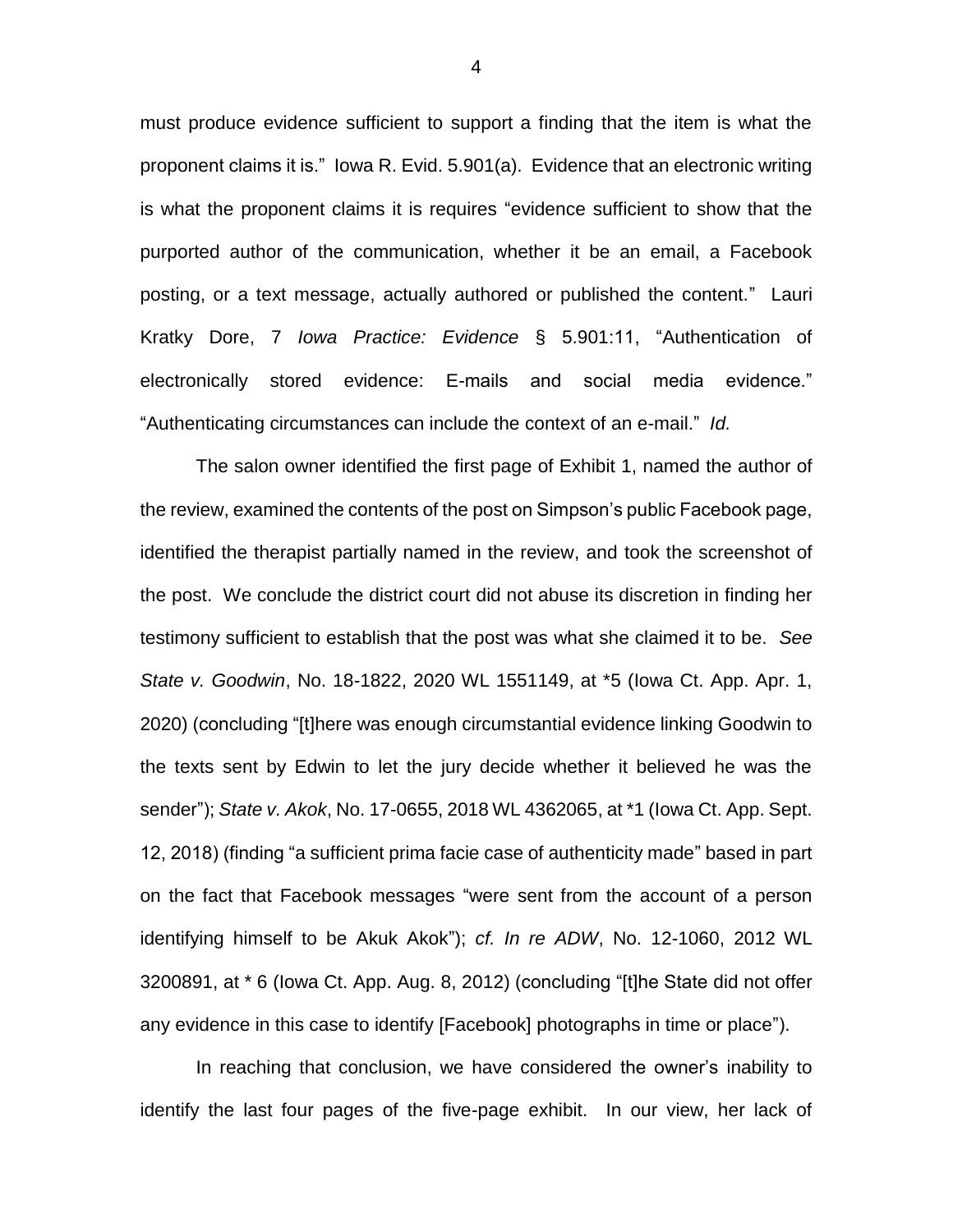knowledge went to the weight rather than the admissibility of Exhibit 1. *See State v. Biddle*, 652 N.W.2d 191, 196–97 (Iowa 2002) ("When the district court has determined that the State has established a sufficient foundation for the admission of the physical evidence, any speculation to the contrary affects the weight and not the admissibility of the evidence."); *State v. Collier*, 372 N.W.2d 303, 308 (Iowa Ct. App. 1985) (noting that questions of whether a witness can "without question identify" an exhibit as belonging to a person "go the weight and credibility of the evidence as opposed to its admissibility").

The court could have assigned greater weight to the entirety of Exhibit 1 in light of an Ankeny police officer's testimony that he took the screenshots of Simpson's public postings appearing on the last four pages of the exhibit. Additionally, the massage therapist mentioned in the post testified she "looked up [Simpson's] name" and "saw [Simpson's] public comment referencing her." The therapist opined that Simpson posted the disparaging review "to try to get [her] fired or get [her] license revoked." She based her opinion on public postings of photographs showing Simpson with the therapist's ex-boyfriend. We affirm the admission of Exhibit 1 and the weight assigned to it.

#### *II. Sufficiency of the Evidence*

At trial, the Ankeny police officer who investigated the case testified that he asked Simpson about the Facebook post and "she claimed that she was sticking up for her friend." The magistrate cited this testimony in finding harassment. Simpson argues "the trial court misunderstood or misrelated statements made by [the officer] involving a purported confession or partial confession by" her. The State characterizes the argument as a challenge to the sufficiency of the evidence